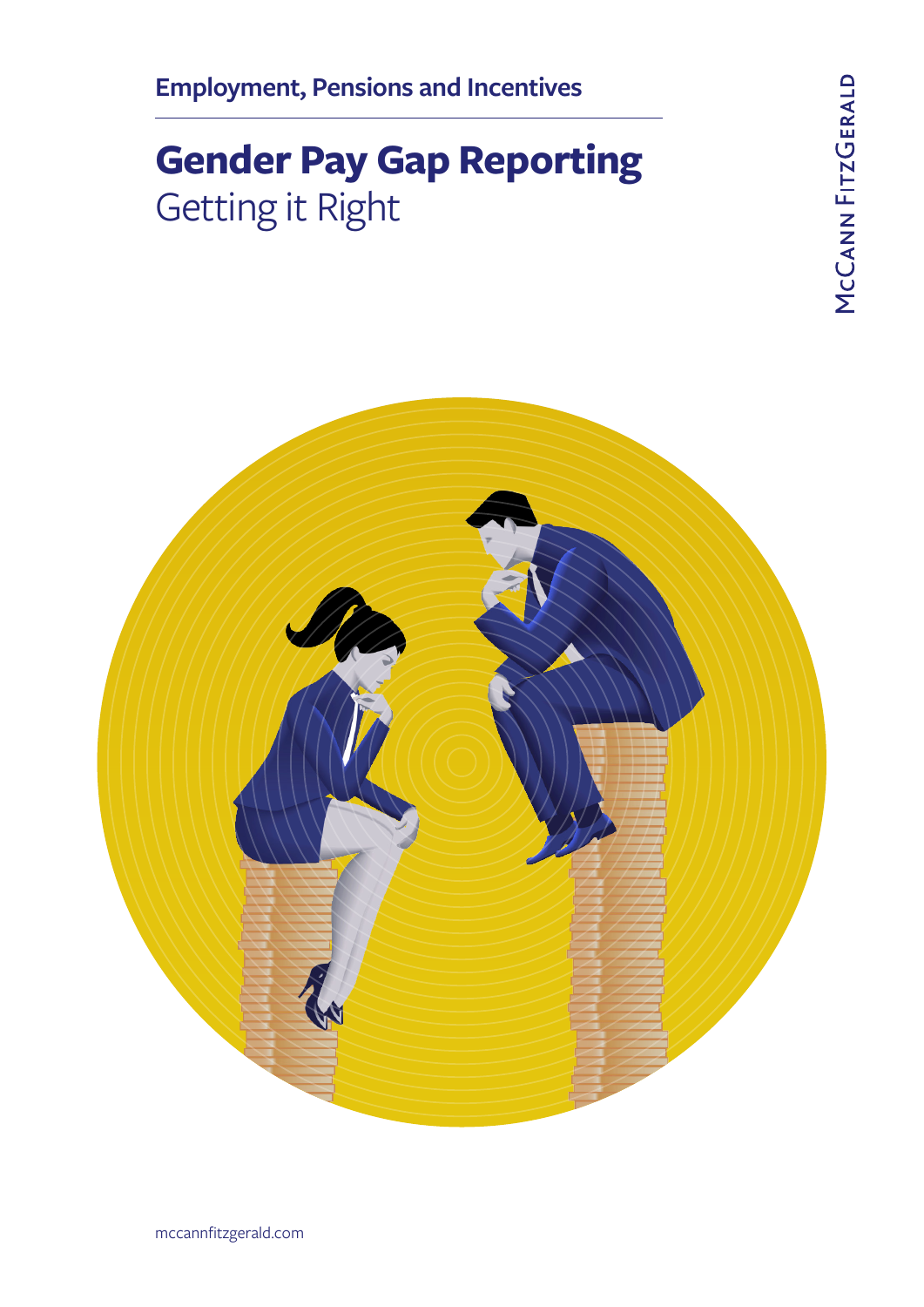# **What is the Gender Pay Gap?**



## **Gender Pay Gap**



The Gender Pay Gap is the difference in the average hourly pay of men and women in an organisation, regardless of the nature of their work. The Gender Pay Gap captures the extent to which women are represented evenly across an organisation. The Gender Pay Gap is expressed as a percentage of men's earnings.



# **Equal Pay**

The Gender Pay Gap is not the same as equal pay. An equal pay comparison involves a direct comparison between a man and a woman, or a group of men and women, who are carrying out 'like work'. Paying women less than men for doing the same job is illegal and is prohibited by Ireland's equality legislation.



mccannfitzgerald.com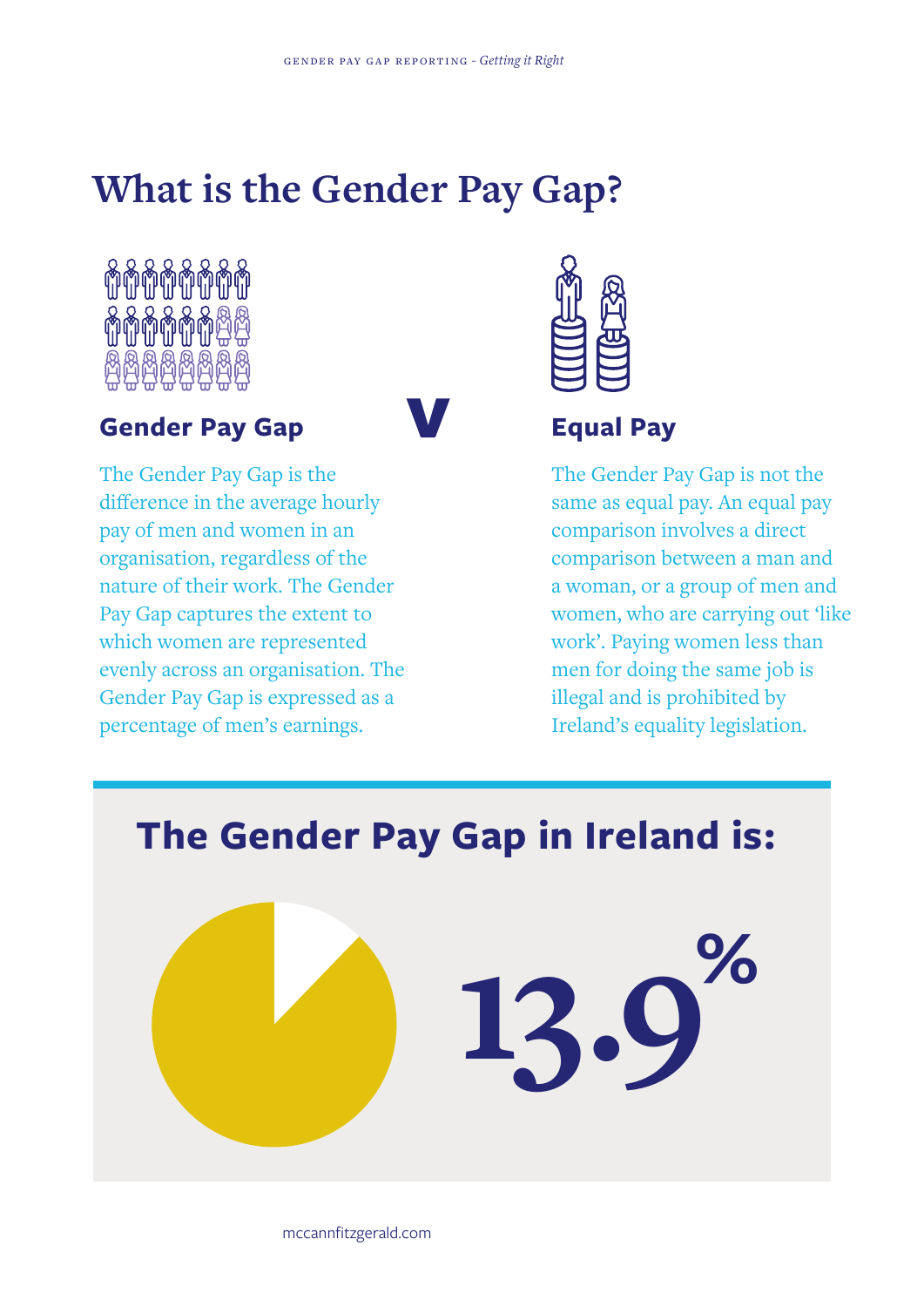# **What causes the Gender Pay Gap?**



Under representation of women in senior management roles



More women working in lower paid jobs



More women working part-time



More women taking on caring responsibilities



Educational and **Occupational** segregation



Discrimination and bias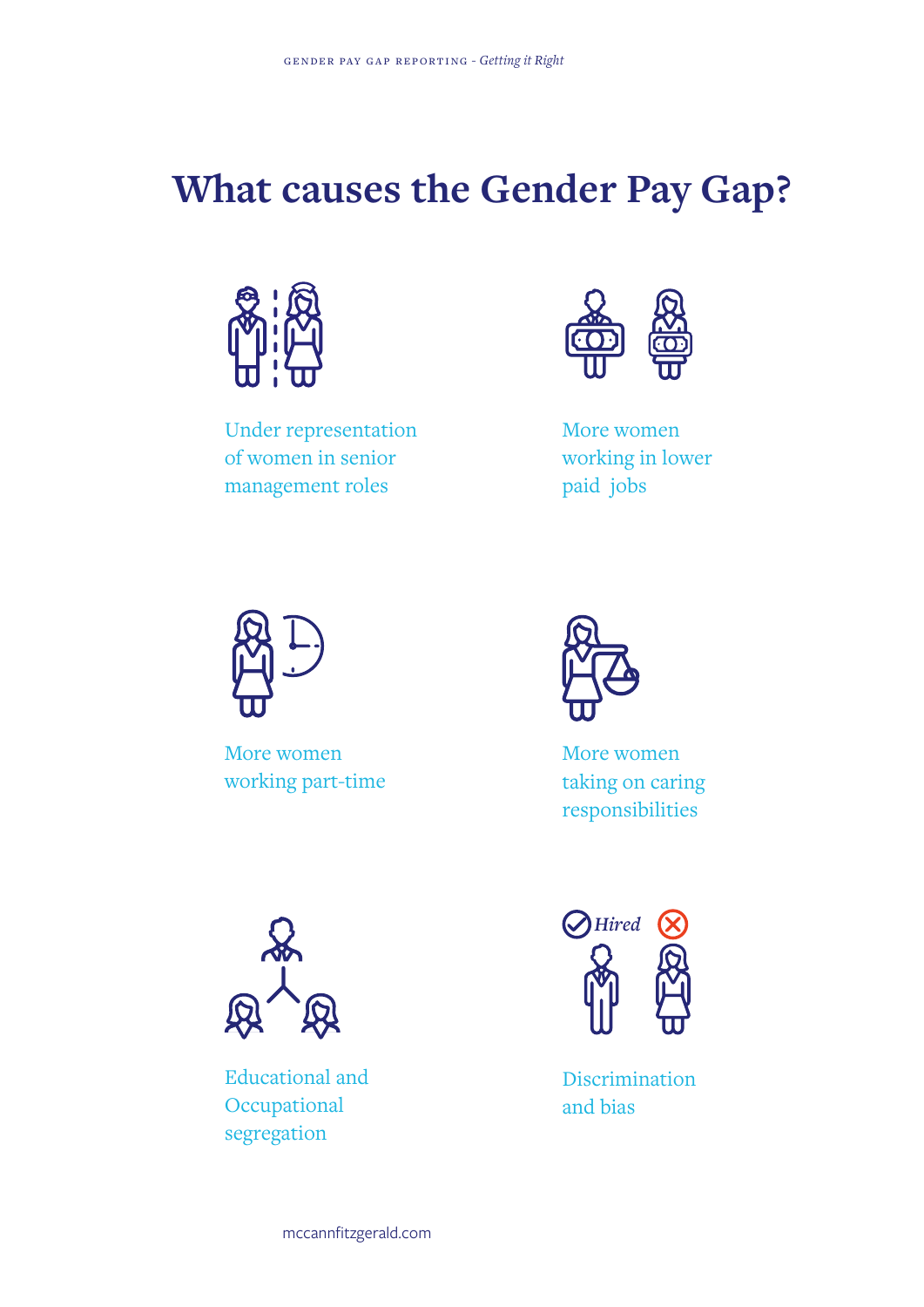# **Why close the Gap?**





**key talent**

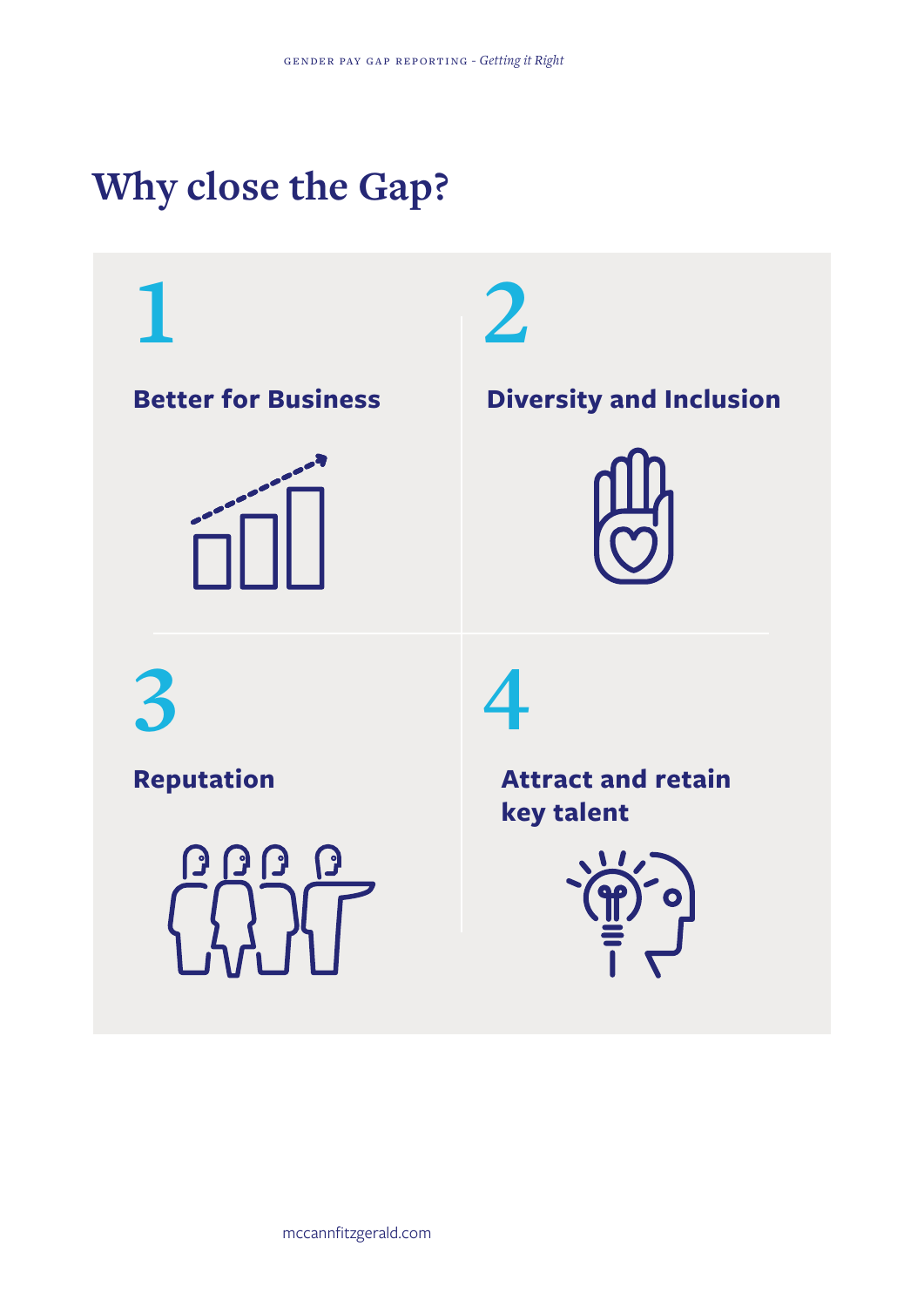# **Gender Pay Gap Reporting**



### General Scheme of the Gender Pay Gap (Information) Bill

In June 2018, Cabinet approved the General Scheme of the Gender Pay Gap (Information) Bill. The General Scheme of the Bill proposes to amend the Employment Equality Act 1998 to allow the Minister for Justice and Equality to make regulations which require employers to report and publish information on their Gender Pay Gaps.

### **Who will this affect?**

Public and private sector employers will be obliged to report and publish gender pay data subject to the employment thresholds (initially 250+ employees, reducing to 150+ employees after two years, and finally to those with 50+ employees in the following year).



## **What information needs to be reported?**

The differences between the pay of male and female employees in terms of:

- Mean and median hourly pay
- Mean and median bonus pay
- Mean and median pay of part-time employees
- Mean and median pay of employees on temporary contracts

Employers will also be required to publish the proportion of male and female employees:

- receiving bonuses
- receiving benefits in kind
- in each of the lower, lower-middle, upper-middle and upper range pay bands.



mccannfitzgerald.com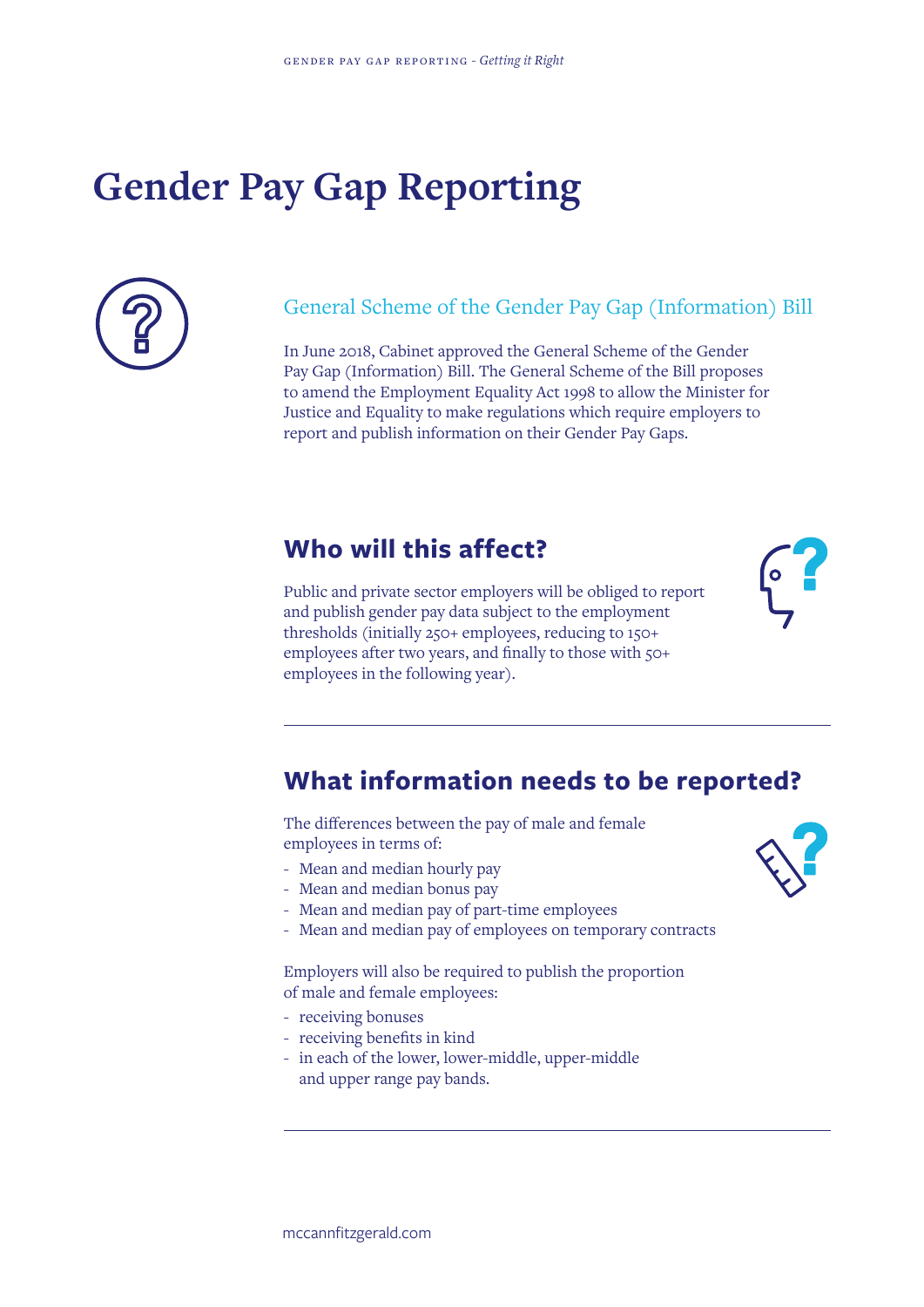## **Will the data be published?**



The General Scheme of the Bill envisages the publication of data, although the form, manner and frequency of such reporting and publication has not yet been clarified. It is unclear whether organisations will be required to publish the data on a government website or on the employer's own website.

### **How will it be enforced?**





#### Workplace Relations Commission

- Employees may refer a complaint to the Workplace Relations Commission who will investigate the complaint and may issue an order requiring compliance.
- Designated officers may be appointed to investigate a sample of employers to ensure the accuracy of published information.



#### Irish Human Rights and Equality Commission

The Irish Human Rights and Equality Commission will be permitted to apply to the Circuit Court for an order obliging an employer to comply with the legislation.



#### Media

Name and Shame.

# **When is compliance necessary?**

It is unclear when employers will be required to report, but it is intended that the Bill will be published before the end of 2018. The Minister for Justice and Equality has stated that his intention is that the regulations will be subject to public consultation. This will obviously impact the timing of when employers will be required to report.

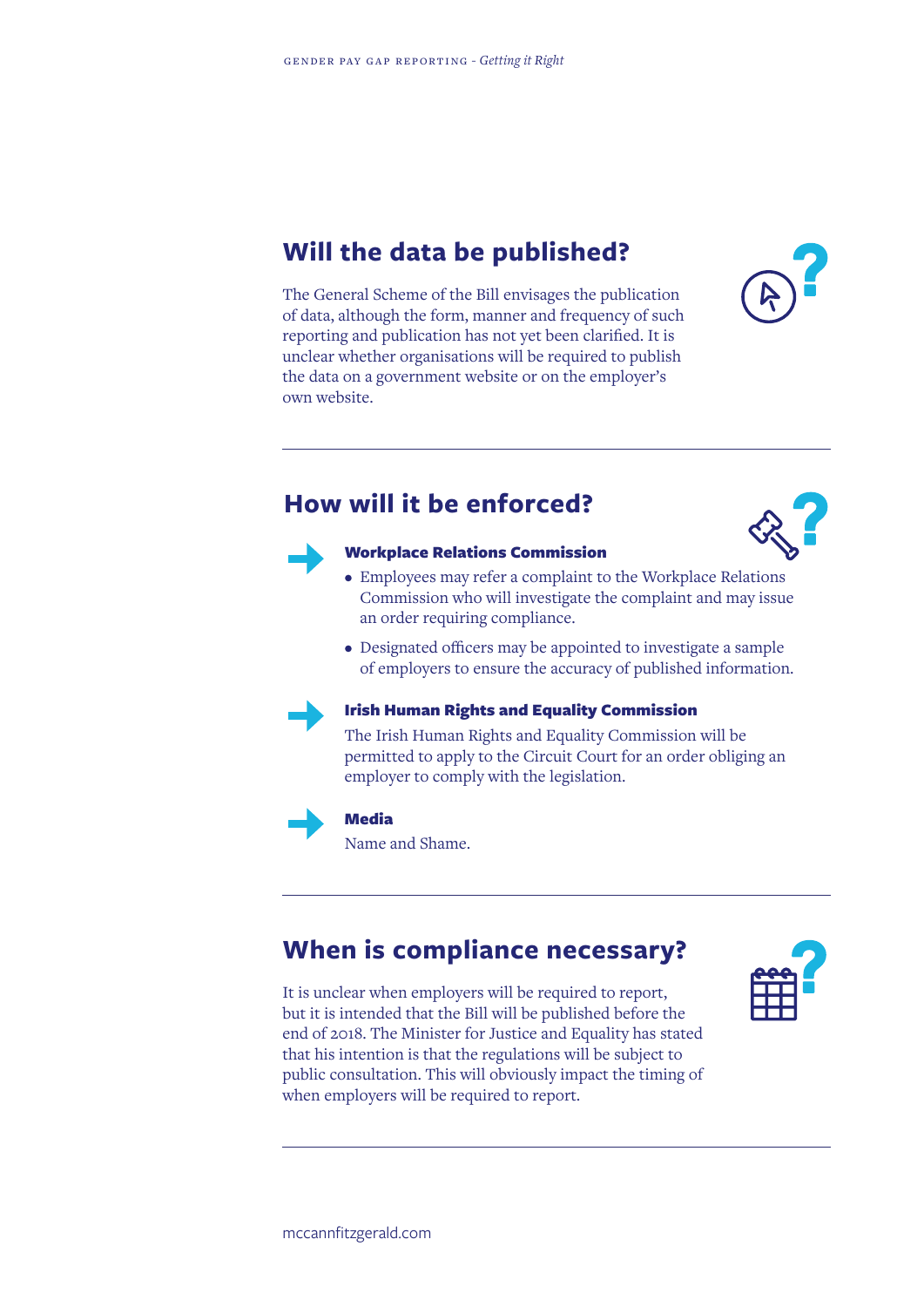# **What can you do to prepare?**



## **1. Stakeholders 2. Resources 3. Data**

Reporting on your gender pay gap will require the input of a number of stakeholders ranging from internal departments such as payroll and human resources to external legal counsel and public relations advisors. Identify and inform your stakeholders early to ensure all parties work efficiently and effectively together.



It is important to establish that you have the required resources within the organisation to carry out gender pay gap reporting, including the technology and software which will be required to collate the data and carry out the calculations.



Start collating the data. Carrying out a "dry run" will enable an organisation (i) to identify any technology supports or staff training that may be needed; and (ii) to identify and diffuse any potential equal pay and discrimination issues early.



Taking legal advice at an early stage is key, not only in terms of advising in respect of potential legal and data protection issues, but also ensuring that the process followed and output of such an initial review can be protected from disclosure (on the basis of legal privilege).



## **4. Legal Input 5. Communicate 6. Action Plan**

Consider your communications strategy both within your organisation and to the public.



Depending on the factors that drive your gender pay gap, consider what action plan should be put in place to close your gender pay gap.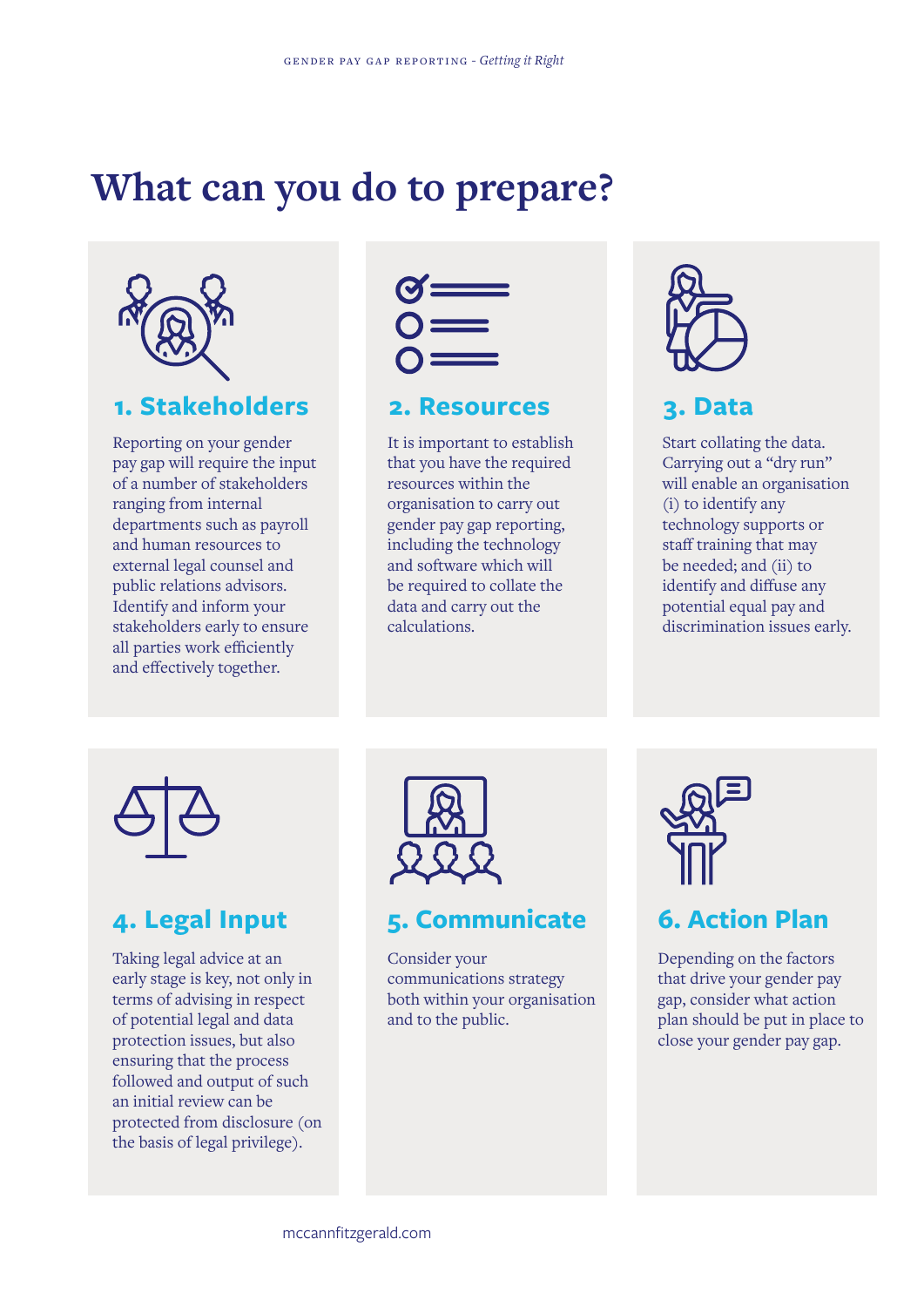### **Key Contacts**

## **Employment, Pensions and Incentives Group**



**Terence McCrann** *Partner*  +353 1 607 1336 terence.mccrann@ mccannfitzgerald.com



**Eleanor Cunningham** *Partner* +353 1 607 1723 eleanor.cunningham@ mccannfitzgerald.com



**Mary Brassil** *Partner* +353 1 607 1279 mary.brassil@ mccannfitzgerald.com



**Stephen Holst** *Partner* +353 1 511 1517 stephen.holst@ mccannfitzgerald.com



**Mary Kelleher** *Senior Associate* +353 1 607 1493 mary.kelleher@ mccannfitzgerald.com



**Donal Hamilton** *Senior Associate* +353 1 607 1782 donal.hamilton@ mccannfitzgerald.com



**Ruth Keehan** *Associate* +353 1 607 1357 ruth.keehan@ mccannfitzgerald.com



**Aoife Clarke** *Associate* +353 1 511 1670 aoife.clarke@ mccannfitzgerald.com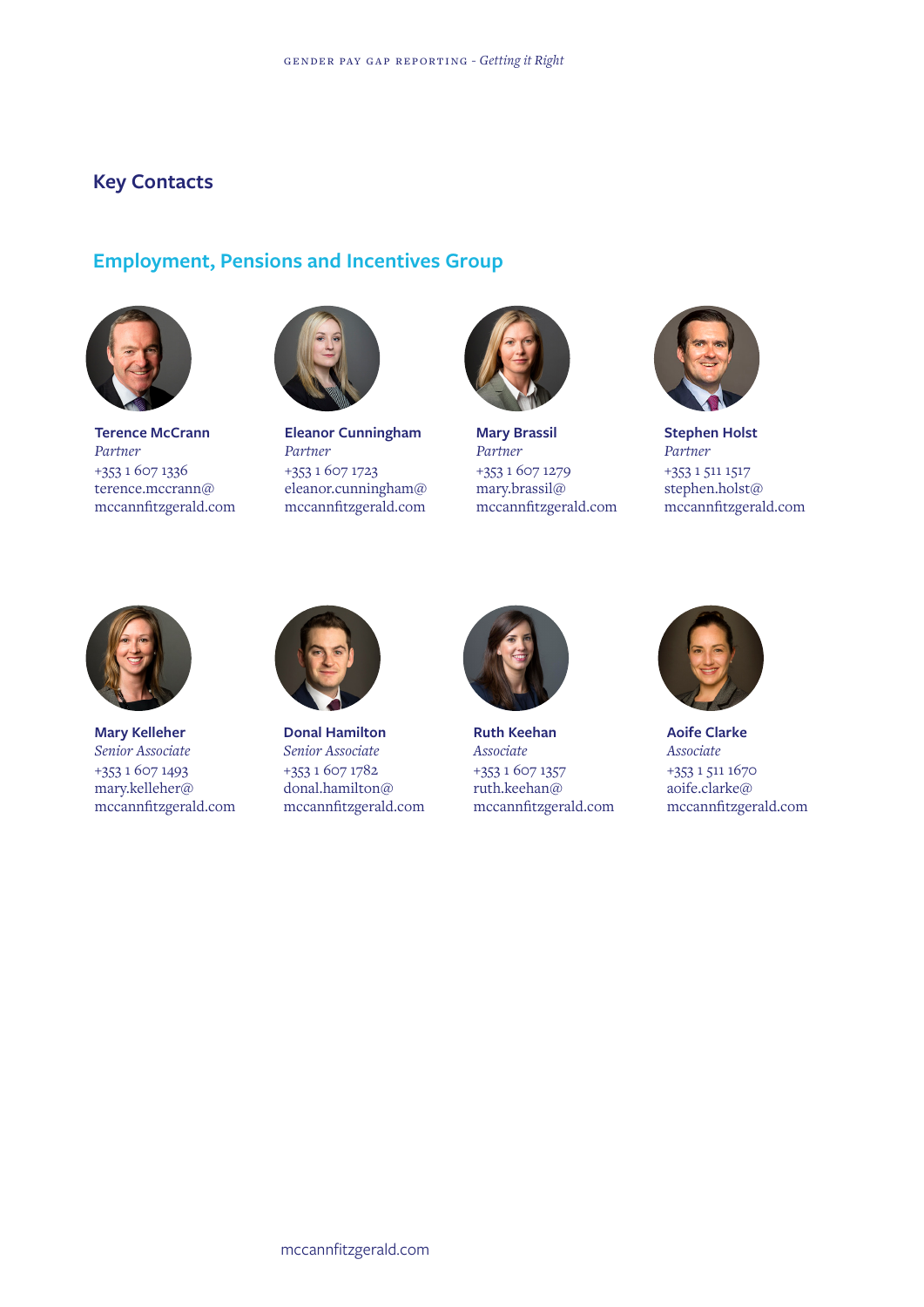

**Clementine Farrell** *Associate* +353 1 611 9114 clementine.farrell@ mccannfitzgerald.com



**Niamh Crotty** *Associate* +353 1 607 1383 niamh.crotty@ mccannfitzgerald.com



**David McCauley** *Associate* +353 1 511 1504 david.mccauley@ mccannfitzgerald.com



**Emma Libreri** *Associate* +353 1 607 1304 emma.libreri@ mccannfitzgerald.com